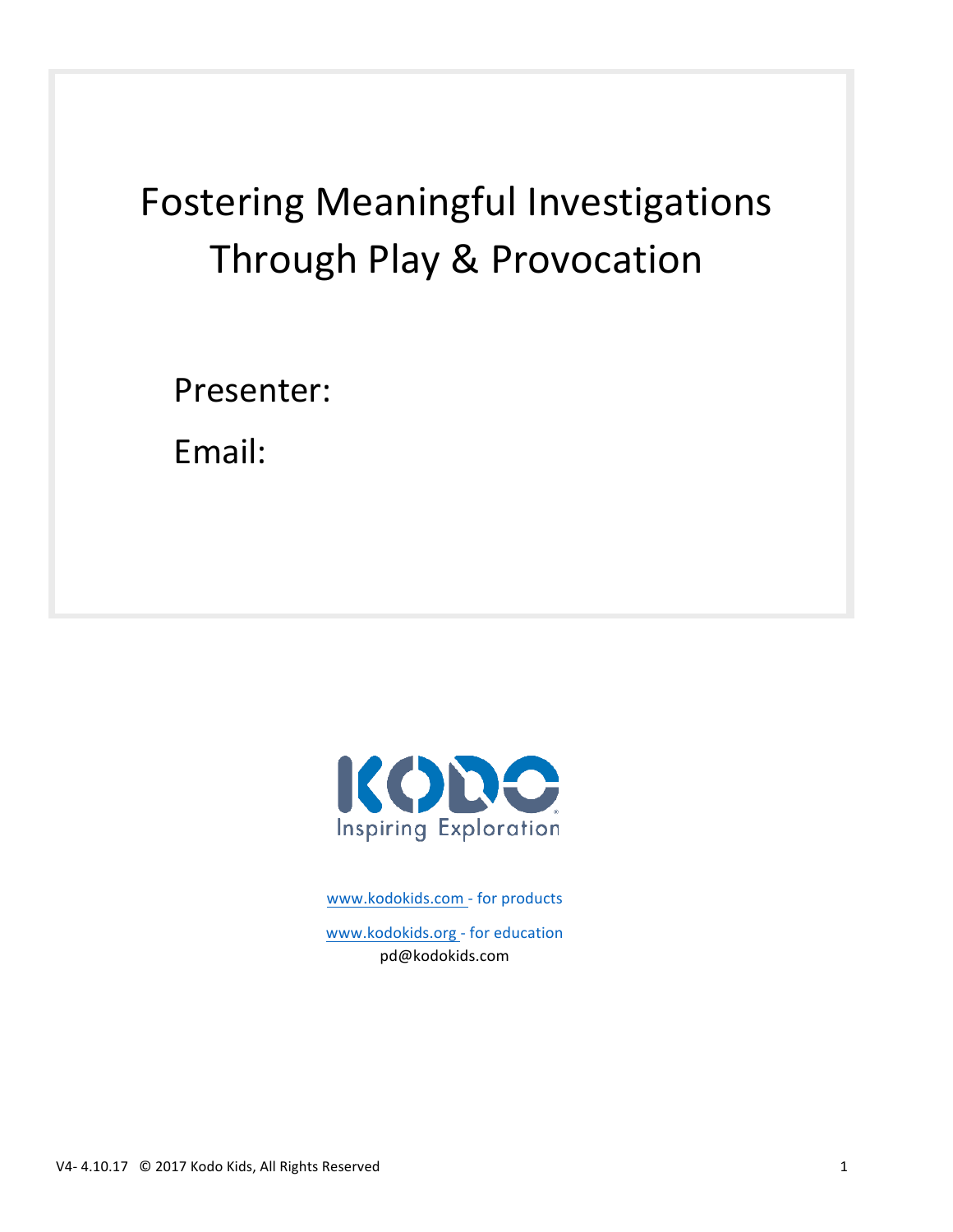#### **Next Step Action Plan**

| Name: | Date: |  |
|-------|-------|--|
|       |       |  |

**Topics: Fostering Meaningful Investigations Through Play & Provocation** 

**Key Messages:**

- **1. Mature Play**
- **2. Moving from Activities to Investigations**
- **3. 6 Provocation Styles & Strategies to Foster Investigations**

*What action steps will you take to implement what you learned today in your classroom practice?* 

What current teaching practices do you want to modify or extend?

*What new teaching practices or strategies do you want to try?*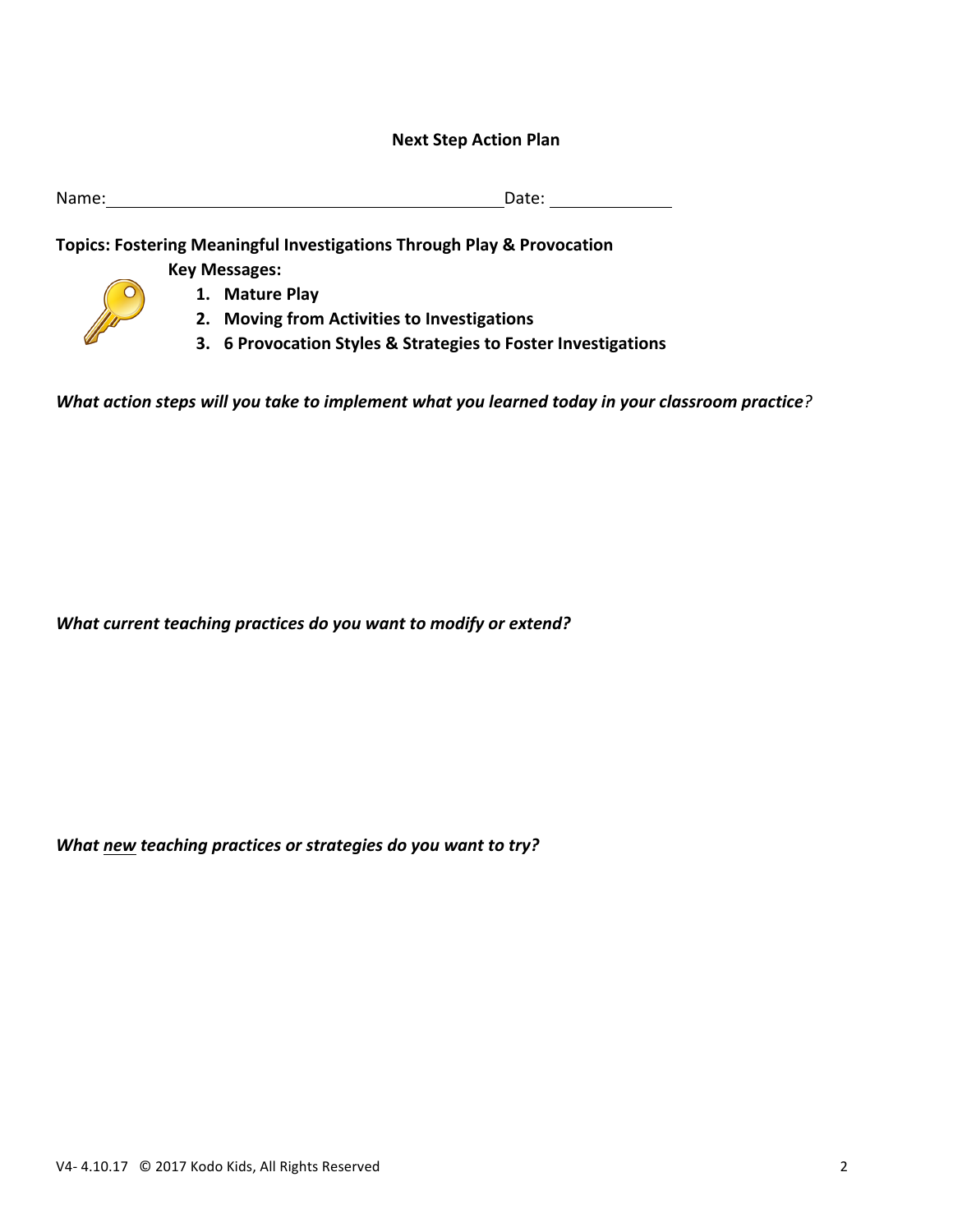### **The Value of Play**

Play is more than just fun for babies and children. It's how they learn, and how they work out who they are, how the world works and where they fit into it.

- Play helps children build confidence
- Play develops and refines neural pathways
- Children exercise their imaginations and inventiveness as they play
- Play invites discovery, wonder, and new perspectives
- Play offers opportunity to explore, examine, question, predict, test, and investigate.
- When children are playing joyfully they develop a positive approach to learning.

#### **Mature Play**

During mature play children practice cognitive skills, acquisition of literacy skills, symbolic representation, practice writing, improve memory.

"Young children's engagement in high*level play is one of the best predictors of later school success."*

*Children's Play and Learning: Perspectives and Policy Implications*, eds. E Kligam & S Smilansky, 18-42. New York: Teacher's College Press. 1990

- Children use symbolic props in mature play.
- Children learn to negotiate what they want with others through play.
- Mature play is related to the development of self-regulation  $-$  children are practicing how to regulate themselves when engaged in make-believe play.

### **Benefits of High-Quality Play**

- Longer interactions among children
- High levels of involvement
- More cooperation
- Strengthened ability to picture situations
- Control experiences
- Supports self-regulation

#### **Enabling High-Quality Mature Play**

#### **Provide:**

- Lengthy play periods
- Realistic play materials
- Unstructured, open ended materials

SOURCE: Copple, C and S Bredekamp, eds 2009. Developmentally Appropriate practice in Early Childhood Programs Serving Children from Birth through Age 8.

### Not all play is high-level play, and without adult support some children will not reach **this level.**

- $\checkmark$  Help children by intentionally scaffolding their cognitive and social play experiences.
- $\checkmark$  Deepen and broaden their problem solving and critical thinking while they explore the world around them.
- $\checkmark$  Help children to interpret their experiences, make sense of the world and learn by doing through play.
- $\checkmark$  Help them expand from engaging in simple activities to more complex investigations.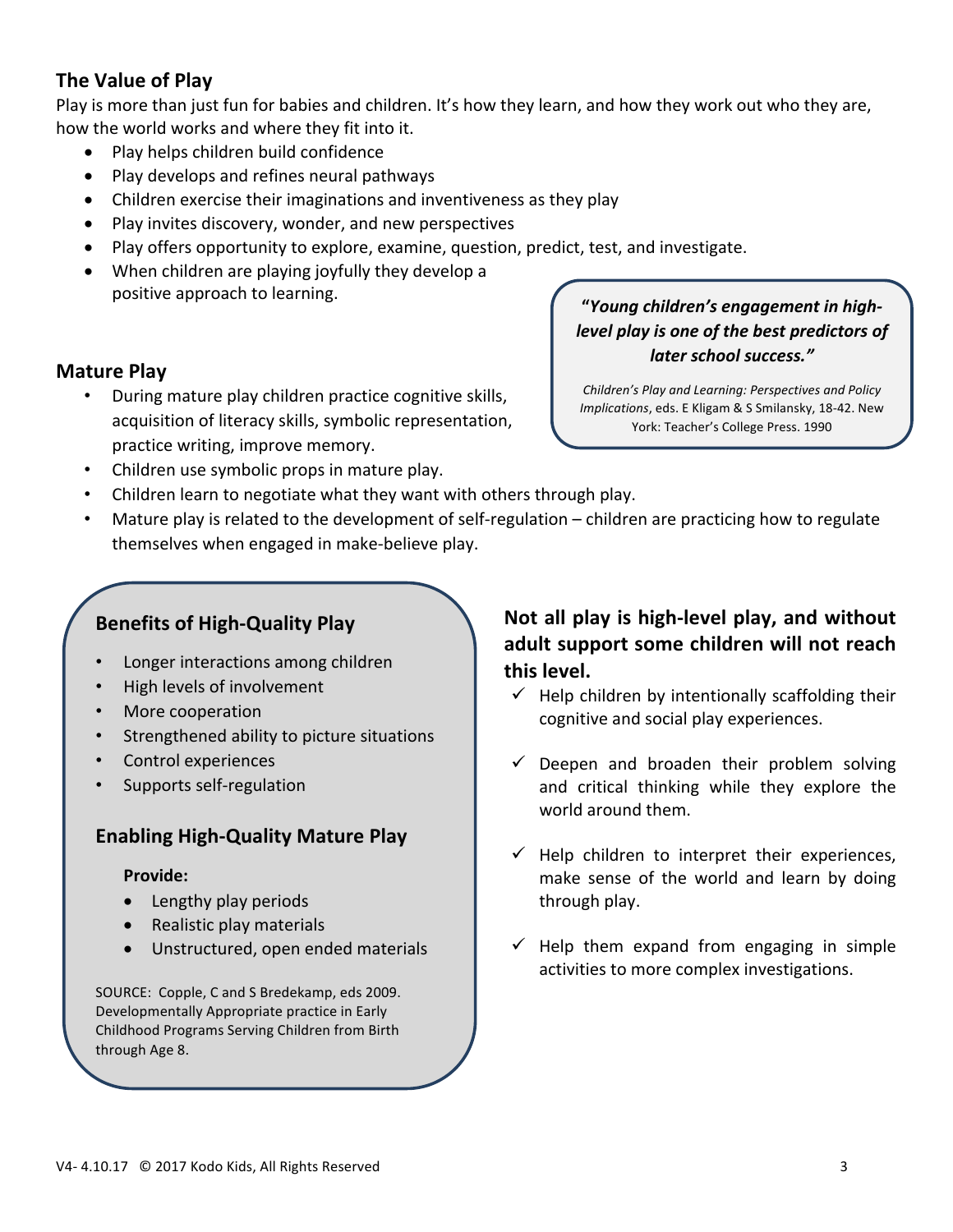

### **What is an INVESTIGATION?**

Investigations in an early learning environment occur over time, are based on children's individual and collective interests and are often structured through intriguing relevant themes or projects. We encourage educators to expand and deepen learning experiences by progressing along a continuum which shifts the focus from providing singular activities to sensory explorations to integrated in-depth systematic investigations. 

Kodo defines the learning experience on the **Activity -> Exploration -> Investigation** continuum as follows:

| <b>Activities are:</b>        | often adult initiated<br>one time exercises or tasks<br>singularly focused on the outcome<br>result oriented<br>$\bullet$                                                                                                                                                                                                                                                                                                                                                                                                                                                                                                                                                                                                                                                  |
|-------------------------------|----------------------------------------------------------------------------------------------------------------------------------------------------------------------------------------------------------------------------------------------------------------------------------------------------------------------------------------------------------------------------------------------------------------------------------------------------------------------------------------------------------------------------------------------------------------------------------------------------------------------------------------------------------------------------------------------------------------------------------------------------------------------------|
| <b>Explorations</b><br>are:   | hands-on<br>open-ended opportunities and experiences<br>focused on process<br>engaging, multi-sensory experiences<br>often child initiated<br>revisited over time<br>provoked by diverse materials                                                                                                                                                                                                                                                                                                                                                                                                                                                                                                                                                                         |
| <b>Investigations</b><br>are: | an in-depth study of a specific topic of interest<br>approach exploration systematically<br>٠<br>build on explorations<br>٠<br>include adult facilitation<br>$\bullet$<br>contain intentional provocations, challenges, and constraints<br>$\bullet$<br>allow for problem solving and understanding through trial and error experiences<br>$\bullet$<br>invite mistakes, failures, and successes<br>$\bullet$<br>bridge previous experience and knowledge to new experiences.<br>$\bullet$<br>include reflection opportunities<br>$\bullet$<br>are planned for examination, study and inquiry over time<br>incorporate a systematic and intentional approach to foster reasoning and critical<br>thinking through children's documentation, reflection, and representation |
|                               | "When children engage in investigations, they are involved in asking probing questions, collecting                                                                                                                                                                                                                                                                                                                                                                                                                                                                                                                                                                                                                                                                         |

data, analyzing the information, and finding meaningful answers to their original questions."

Loose Parts by Lisa Daly & Miriam Beloglovsky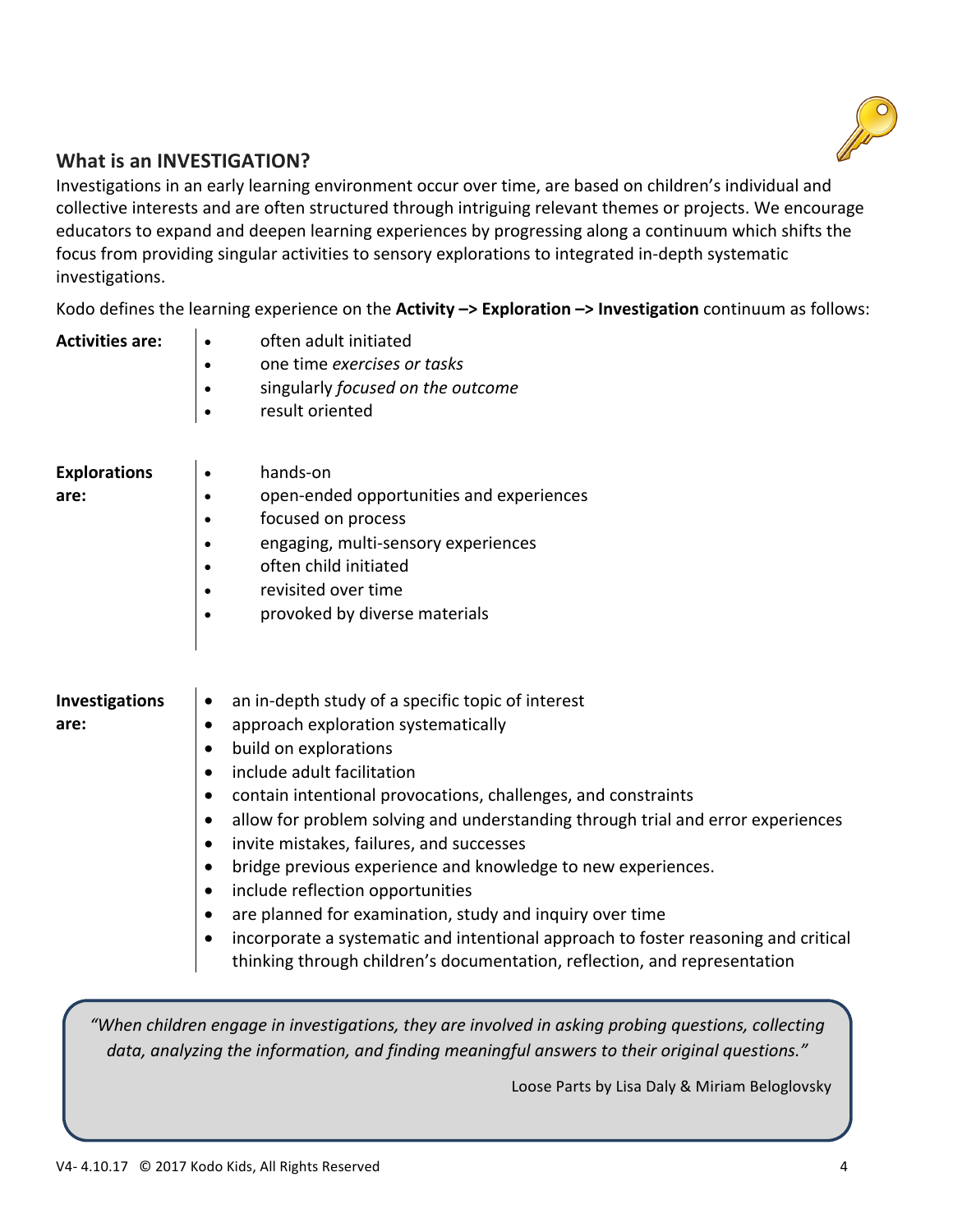

| 1. MODEL CURIOSITY                                        | <b>NOTES</b> |  |
|-----------------------------------------------------------|--------------|--|
| Wonder out loud<br>$\bullet$                              |              |  |
| Demonstrate curiosity                                     |              |  |
|                                                           |              |  |
| 2. ADAPT the ENVIRONMENT                                  |              |  |
|                                                           |              |  |
| Design space with intention<br>$\bullet$                  |              |  |
| Include intriguing materials<br>$\bullet$                 |              |  |
| Offer diverse loose parts<br>$\bullet$                    |              |  |
| Plan outdoor provocations<br>$\bullet$                    |              |  |
|                                                           |              |  |
| 3. Use VERBAL COMMUNICATION                               |              |  |
| Talk Informatively                                        |              |  |
| Ask open ended questions<br>٠                             |              |  |
| Expand vocabulary<br>$\bullet$                            |              |  |
|                                                           |              |  |
|                                                           |              |  |
| 4. Use NON-VERBAL COMMUNICATION                           |              |  |
| Use drawings, photos, and art as inspiration<br>$\bullet$ |              |  |
| Use real objects as inspiration<br>$\bullet$              |              |  |
| Use images and visual reference materials<br>$\bullet$    |              |  |
| Facial expressions<br>$\bullet$                           |              |  |
| Make sounds - 'mmmph"<br>$\bullet$                        |              |  |
|                                                           |              |  |
| 5. OFFER CHALLENGES & CONSTRAINTS                         |              |  |
| Add materials                                             |              |  |
| Remove or limit materials                                 |              |  |
| Change variables                                          |              |  |
| Provoke complexity incrementally                          |              |  |
|                                                           |              |  |
| 6. Facilitate DATA COLLECTION & ANALYSIS                  |              |  |
| Document plans and outcomes                               |              |  |
| Record and reflect                                        |              |  |
| Document both process AND outcomes                        |              |  |
|                                                           |              |  |
|                                                           |              |  |
|                                                           |              |  |
|                                                           |              |  |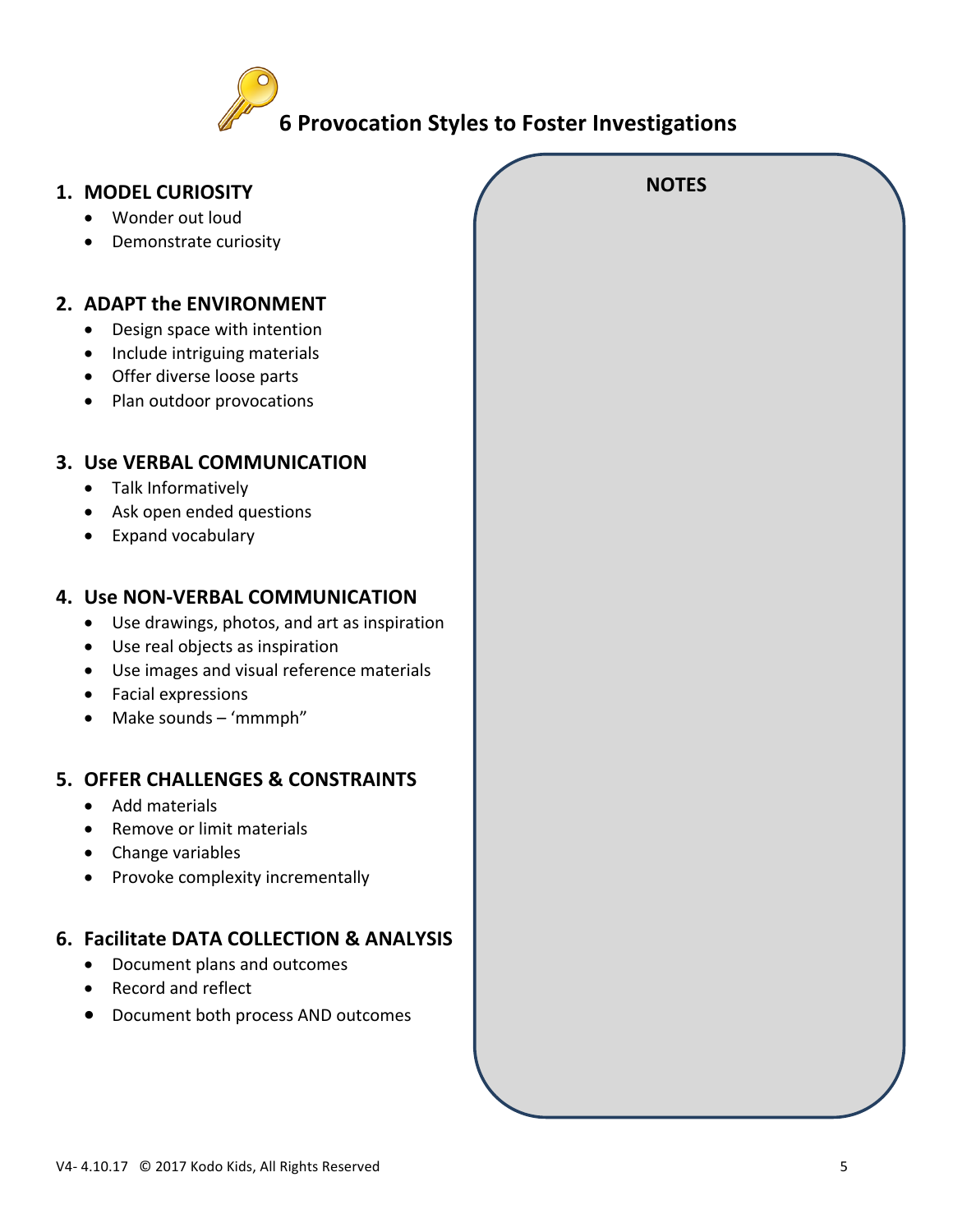# **NOTES**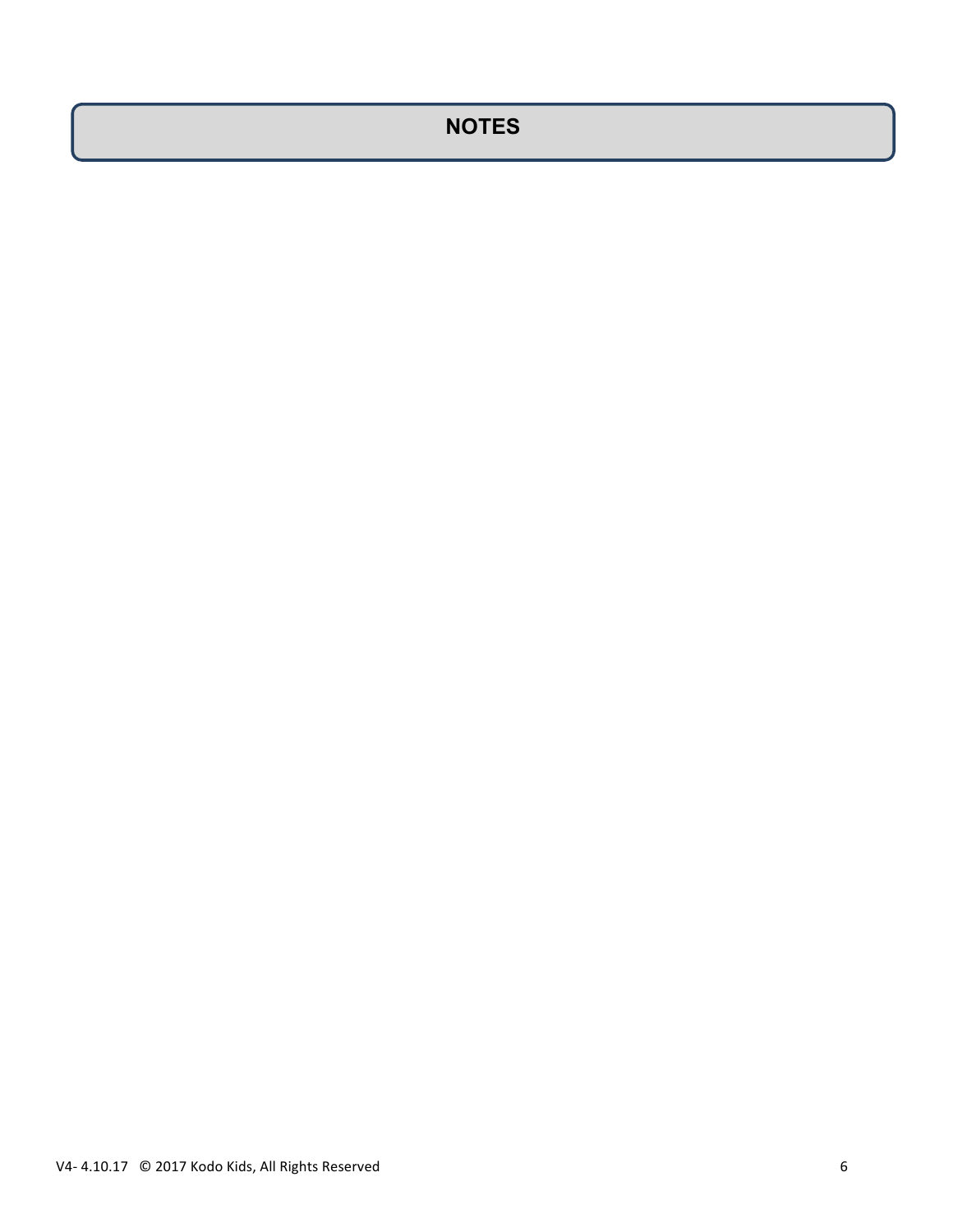### **Ball Investigation Observation Activity**

*Record examples of each of 6 Provocation Styles you observe in the Ball Investigations video* 

# **6 Provocation Styles To Foster Investigations**

| 1. MODEL CURIOSITY          |  |
|-----------------------------|--|
|                             |  |
|                             |  |
|                             |  |
|                             |  |
|                             |  |
|                             |  |
|                             |  |
|                             |  |
|                             |  |
|                             |  |
|                             |  |
|                             |  |
| 2. ADAPT the ENVIRONMENT    |  |
|                             |  |
|                             |  |
|                             |  |
|                             |  |
|                             |  |
|                             |  |
|                             |  |
|                             |  |
|                             |  |
|                             |  |
| 3. Use VERBAL COMMUNICATION |  |
|                             |  |
|                             |  |
|                             |  |
|                             |  |
|                             |  |
|                             |  |
|                             |  |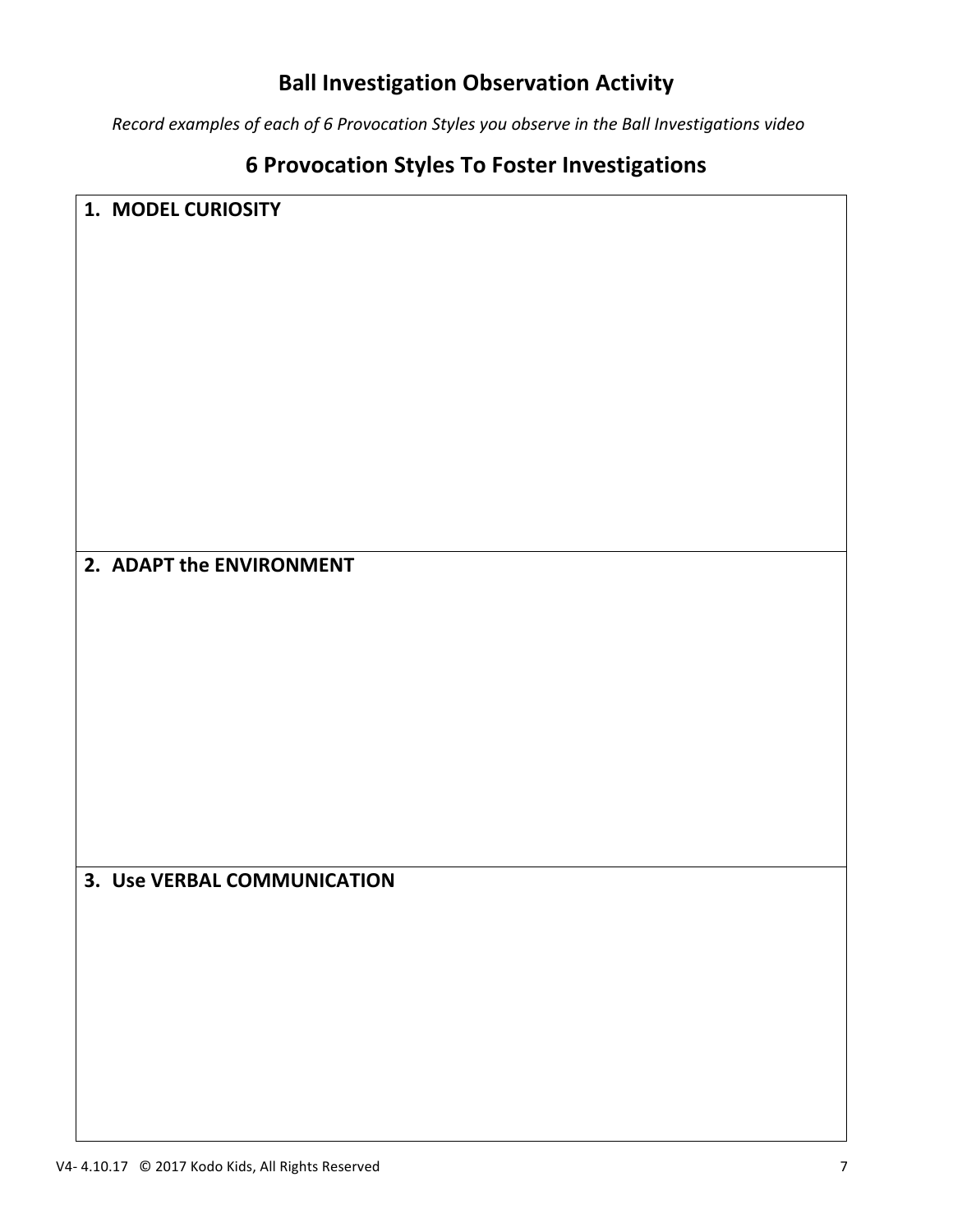| 4. Use NON-VERBAL COMMUNICATION          |
|------------------------------------------|
|                                          |
|                                          |
|                                          |
|                                          |
|                                          |
|                                          |
|                                          |
| 5. OFFER CHALLENGES & CONSTRAINTS        |
|                                          |
|                                          |
|                                          |
|                                          |
|                                          |
|                                          |
|                                          |
| 6. Facilitate DATA COLLECTION & ANALYSIS |
|                                          |
|                                          |
|                                          |
|                                          |
|                                          |
|                                          |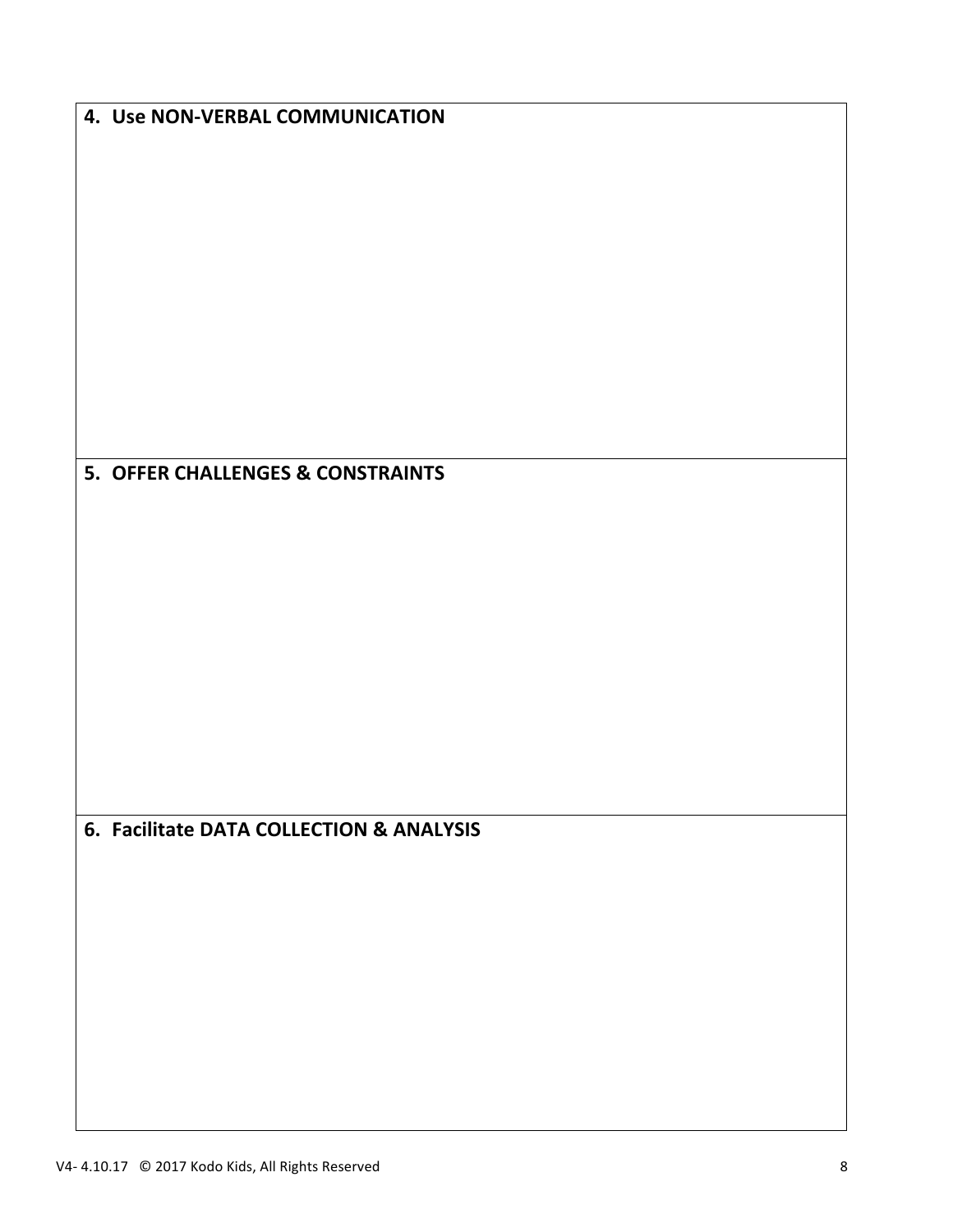### **6 Provocation Styles To Foster Investigations TEMPLATE**

**PLANNING** - INVESTIGATION FOCUS: 

Age Group:

#### **1. MODEL CURIOSITY**

**2. ADAPT the ENVIRONMENT** 

**3. Use VERBAL COMMUNICATION**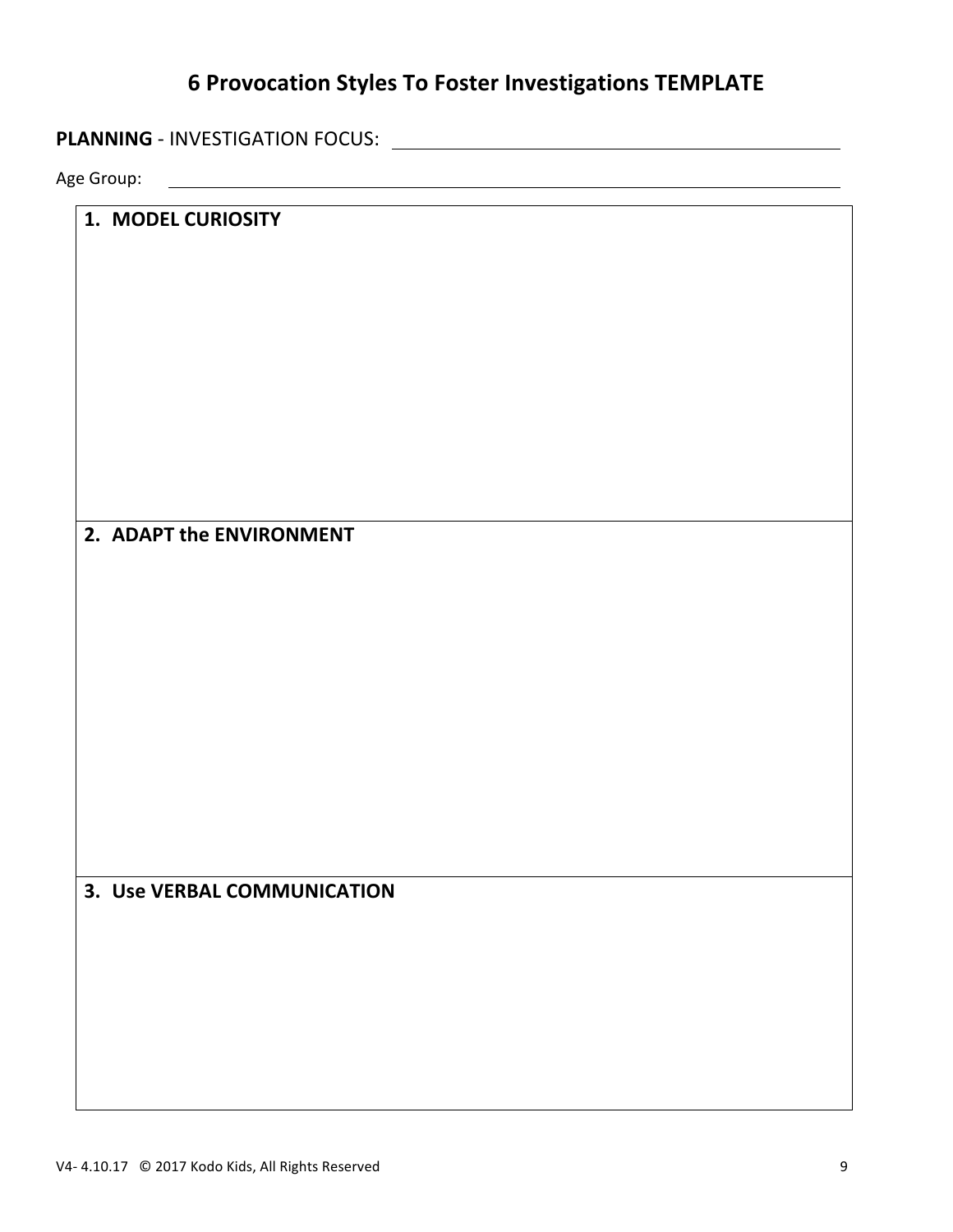| 4. Use NON-VERBAL COMMUNICATION          |
|------------------------------------------|
|                                          |
|                                          |
|                                          |
|                                          |
|                                          |
|                                          |
|                                          |
|                                          |
|                                          |
|                                          |
|                                          |
|                                          |
|                                          |
| 5. OFFER CHALLENGES & CONSTRAINTS        |
|                                          |
|                                          |
|                                          |
|                                          |
|                                          |
|                                          |
|                                          |
|                                          |
|                                          |
|                                          |
|                                          |
| 6. Facilitate DATA COLLECTION & ANALYSIS |
|                                          |
|                                          |
|                                          |
|                                          |
|                                          |
|                                          |
|                                          |
|                                          |
|                                          |
|                                          |
|                                          |
|                                          |
|                                          |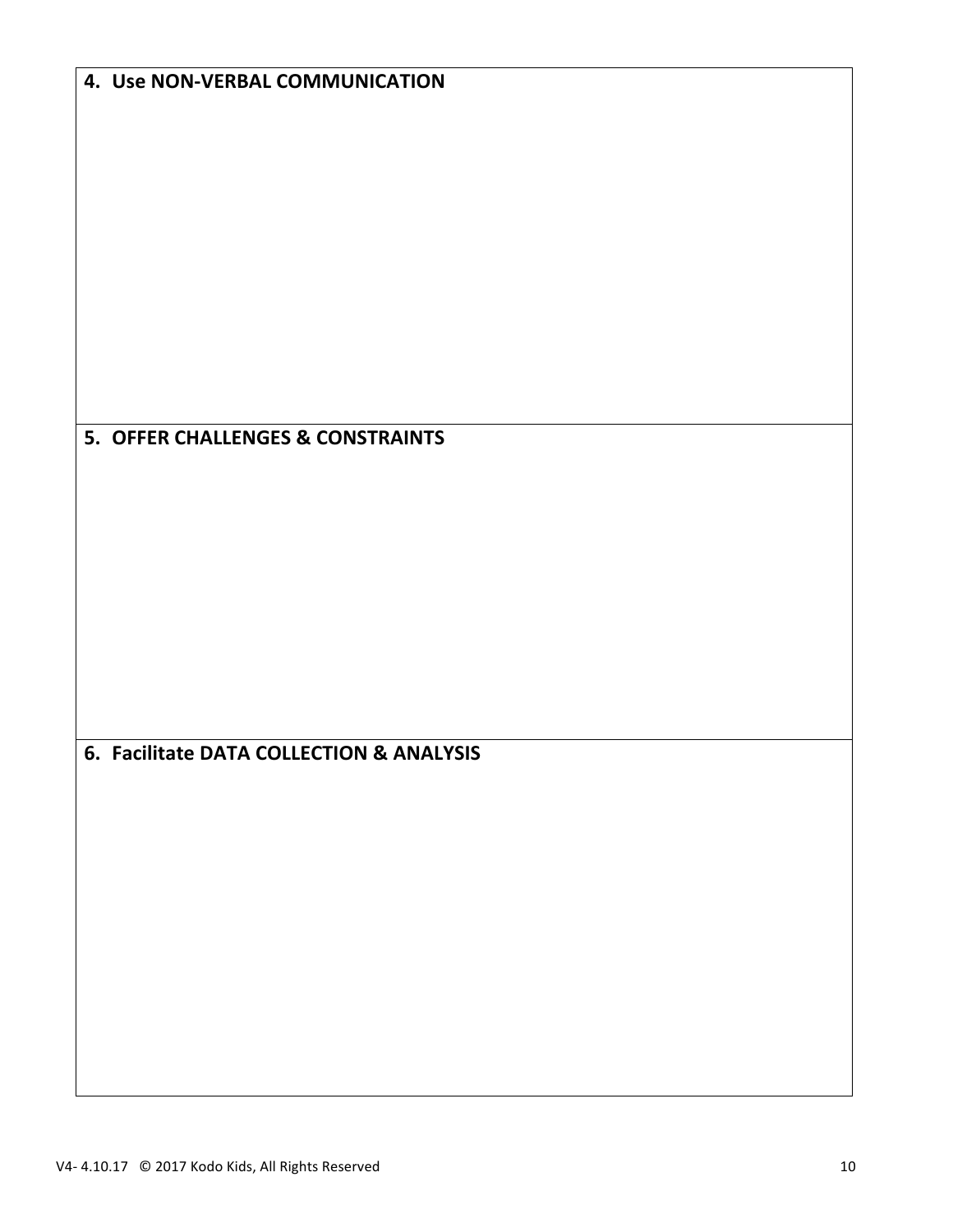# **Reflection and Evaluation**

| г | ı۲<br>ווס |  |  |
|---|-----------|--|--|
|   |           |  |  |

| Topic: | Date: |  |
|--------|-------|--|
|        |       |  |

*Please complete the following questions (front and back) and leave your evaluation with the presenter.* 

| What I expected                                      | What I got                                           |
|------------------------------------------------------|------------------------------------------------------|
|                                                      |                                                      |
|                                                      |                                                      |
|                                                      |                                                      |
|                                                      |                                                      |
|                                                      |                                                      |
|                                                      |                                                      |
|                                                      |                                                      |
|                                                      |                                                      |
|                                                      |                                                      |
|                                                      |                                                      |
|                                                      |                                                      |
|                                                      |                                                      |
|                                                      |                                                      |
|                                                      |                                                      |
|                                                      |                                                      |
| What was most important to you and what did you find | What will you implement or how will you change based |
|                                                      |                                                      |
|                                                      |                                                      |
| valuable?                                            | on what you learned?                                 |
|                                                      |                                                      |
|                                                      |                                                      |
|                                                      |                                                      |
|                                                      |                                                      |
|                                                      |                                                      |
|                                                      |                                                      |
|                                                      |                                                      |
|                                                      |                                                      |
|                                                      |                                                      |
|                                                      |                                                      |
|                                                      |                                                      |
|                                                      |                                                      |
|                                                      |                                                      |
|                                                      |                                                      |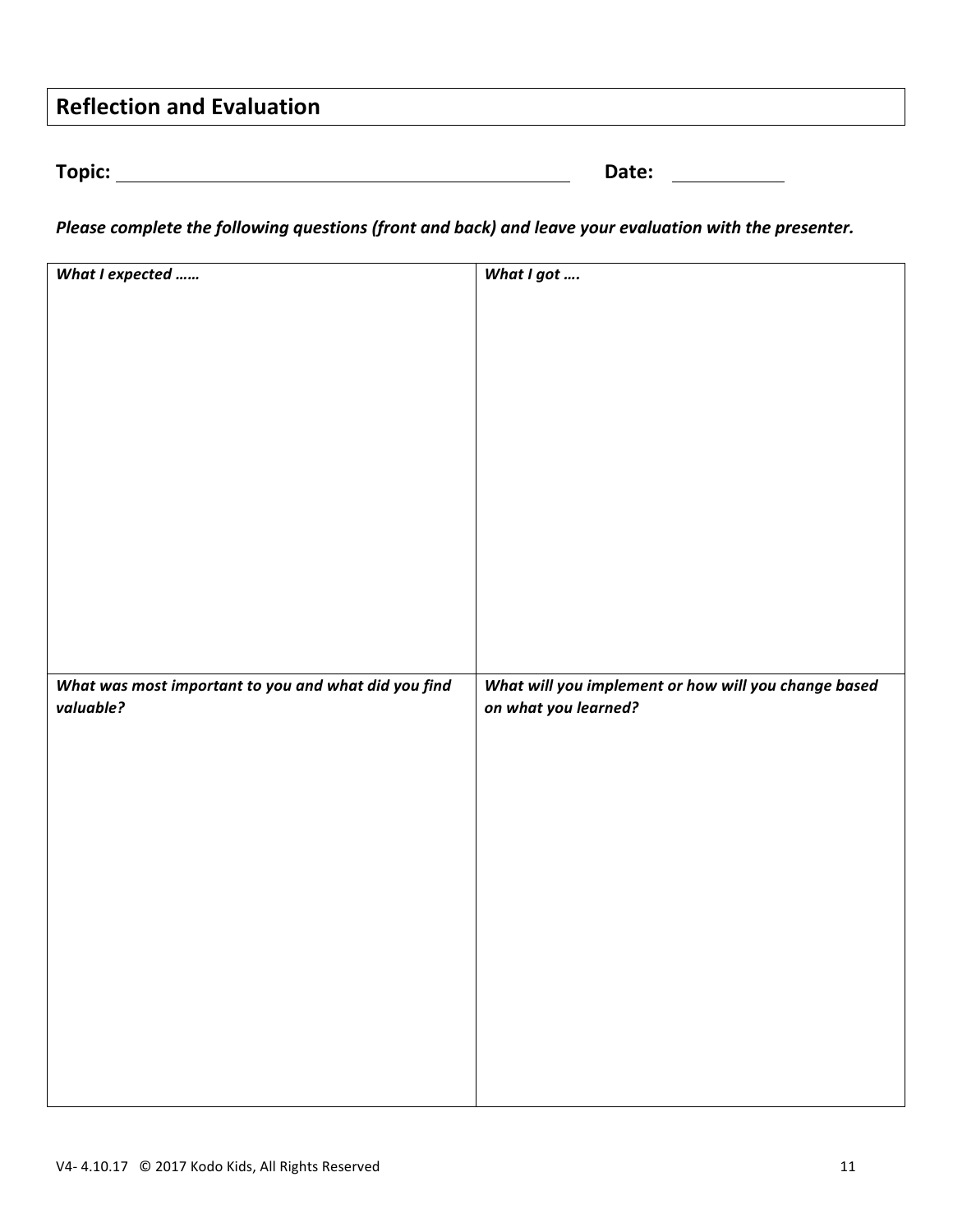### **Session Rating**

*Please rate the following questions on a scale of 1 to 7 by circling a number. (1 is Low/Poor/Not Effective and 7 is High/Extremely Effective)*

|     |                                                                                   |   |   | 1. What was your overall experience of this session?                  |   |   |        |
|-----|-----------------------------------------------------------------------------------|---|---|-----------------------------------------------------------------------|---|---|--------|
| Low | 1                                                                                 | 2 | 3 | 4                                                                     | 5 | 6 | 7 High |
|     |                                                                                   |   |   | 2. Were the materials helpful and appropriate to your learning needs? |   |   |        |
| Low | -1                                                                                | 2 | З | 4                                                                     | 5 | 6 | 7 High |
| Low | 1                                                                                 | 2 | 3 | 3. Was the content of the session relevant and helpful to you?<br>4   | 5 | 6 | 7 High |
|     |                                                                                   |   |   |                                                                       |   |   |        |
|     | 4. Was the presentation and delivery of the presenter successful in this session? |   |   |                                                                       |   |   |        |
| Low | 1                                                                                 | 2 | 3 | 4                                                                     | 5 | 6 | 7 High |
|     |                                                                                   |   |   | 5. Were the experiential activities relevant and helpful?             |   |   |        |
| Low | 1                                                                                 | 2 | 3 | 4                                                                     | 5 | 6 | 7 High |
|     |                                                                                   |   |   |                                                                       |   |   |        |

Keepers.... What was supportive and helpful to you during this training?

Rethink.... What could the presenter do to be more effective and add value to your professional development?

Testimonial - If you are willing to provide a testimonial of what you found to be valuable, please write them *here:*